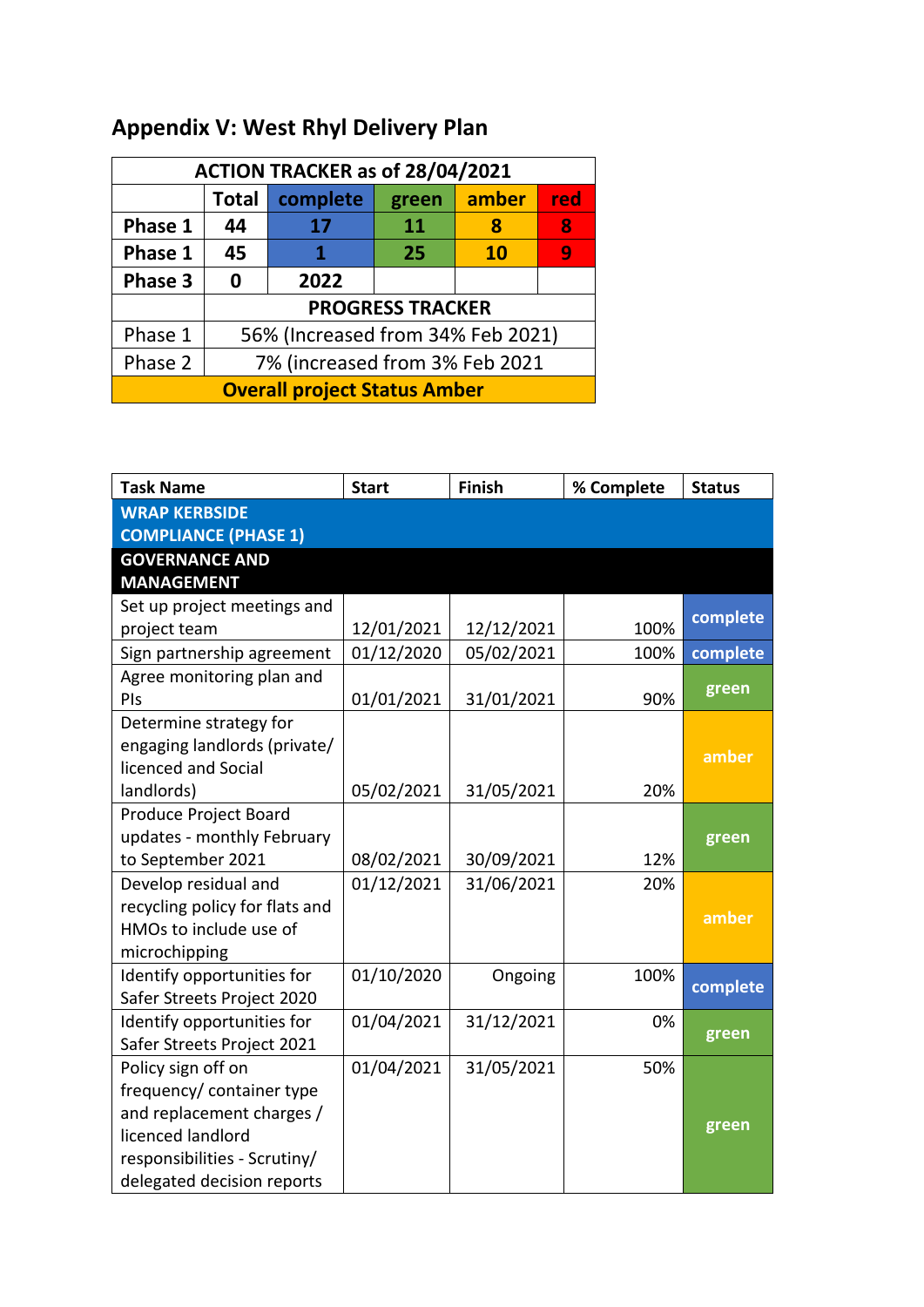| <b>Task Name</b>                                         | <b>Start</b> | Finish     | % Complete | <b>Status</b> |
|----------------------------------------------------------|--------------|------------|------------|---------------|
| process grant claim forms<br>(KUWTJ)                     | 12/02/2021   | 31/03/2022 | 50%        | green         |
| Recruit West Rhyl Project                                | 28/04/2021   | 07/06/2021 | 20%        |               |
| <b>Officer and Recycling</b>                             |              |            |            | green         |
| advisor resource                                         |              |            |            |               |
| Agree Phase 2 support from<br><b>WRAP</b>                | 28/04/2021   | 07/05/2021 | 40%        | green         |
| Identify grants to support                               | 01/01/2021   | Ongoing    | 100%       | complete      |
| project work                                             |              |            |            |               |
| <b>DATA COLLATION</b>                                    |              |            |            |               |
| Identify and record West                                 |              |            |            |               |
| Rhyl Landlords on refuse                                 |              |            |            | amber         |
| database                                                 | 01/02/2021   | 28/02/2021 | 50%        |               |
| Identify property                                        |              |            |            |               |
| management<br>companies/letting agents                   |              |            |            | amber         |
| for all 4 wheeled bin                                    |              |            |            |               |
| communal areas                                           | 01/02/2021   | 28/02/2021 | 0%         |               |
| Identify sack property                                   |              |            |            |               |
| addresses and update                                     |              |            |            |               |
| Webaspx and refuse                                       |              |            |            | green         |
| database                                                 | 01/01/2021   | 22/02/2021 | 100%       |               |
| determine sack property                                  |              |            |            |               |
| collection points for each                               |              |            |            |               |
| address and update                                       |              |            |            | amber         |
| Webaspx and refuse                                       |              |            |            |               |
| database                                                 | 01/02/2021   | 28/02/2021 | 20%        |               |
| Communal Bin Audit (4                                    |              |            |            |               |
| wheeled bins and update                                  |              |            |            | complete      |
| Webaspx)                                                 | 01/01/2021   | 31/01/2021 | 100%       |               |
| Communal Bin Audit (2                                    |              |            |            |               |
| wheeled bins and update                                  |              |            |            | amber         |
| Webaspx) Intel for Phase 2                               |              |            |            |               |
| use                                                      | 08/02/2021   | 30/04/2021 | 0%         |               |
| Produce street list with                                 |              |            |            | complete      |
| postcodes and no. hh data                                | 05/02/2021   | 15/02/2021 | 100%       |               |
| Populate monitoring plan                                 |              |            |            | green         |
| with baseline data                                       | 05/02/2021   | 15/02/2021 | 50%        |               |
| Populate PI data weekly                                  | 01/02/2021   | 30/04/2021 | 0%         | red           |
| Weekly analysis of track U<br>compliance data and visits |              |            |            |               |
| to non-compliant properties                              |              |            |            | red           |
|                                                          |              |            | 20%        |               |
|                                                          | 22/02/2021   | 30/04/2021 |            |               |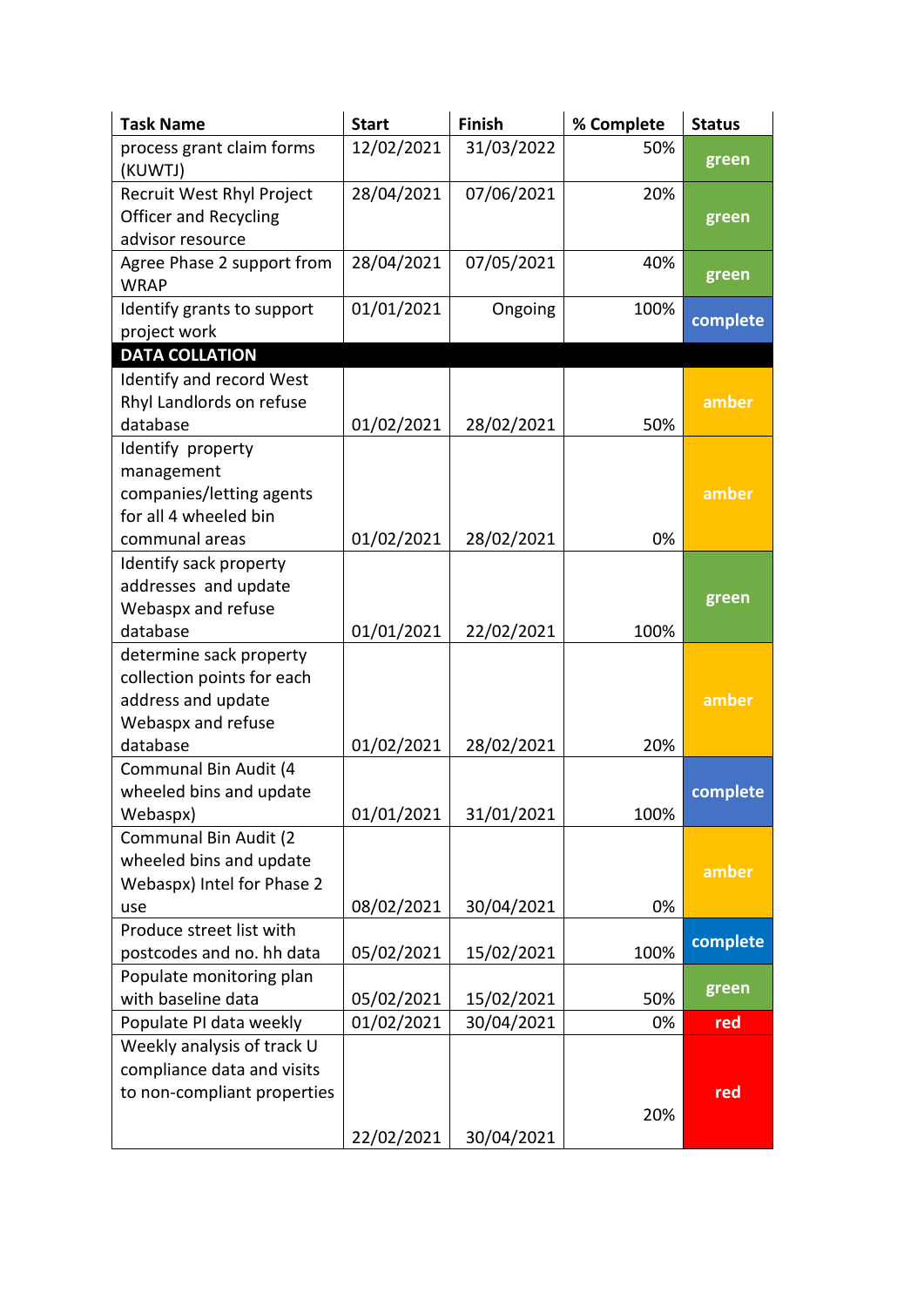| <b>Task Name</b>                                    | <b>Start</b> | <b>Finish</b> | % Complete | <b>Status</b> |
|-----------------------------------------------------|--------------|---------------|------------|---------------|
| Compliance check on                                 |              |               |            |               |
| landlords regarding erection                        |              |               |            | red           |
| of posters/frames in                                |              |               |            |               |
| communal areas                                      | 01/04/2021   | 30/04/2021    | 0%         |               |
| Ensure adequate stocks of                           |              |               |            |               |
| sacks/caddies / liners for                          |              |               |            | amber         |
| campaign period                                     | 08/02/2021   | 12/02/2021    | 80%        |               |
| <b>COMMUNICATIONS /</b>                             |              |               |            |               |
| <b>OTHER</b>                                        |              |               |            |               |
| Prepare / sign off comms                            |              |               |            | complete      |
| leaflets (bulky waste)                              | 01/12/2021   | 31/01/2021    | 100%       |               |
| prepare / sign off comms                            |              |               |            |               |
| leaflets (sack properties)                          |              |               |            | complete      |
| and poster                                          | 01/12/2021   | 31/01/2021    | 100%       |               |
| prepare / sign off comms                            |              |               |            |               |
| leaflets (bin properties) and                       |              |               | 100%       | complete      |
| poster                                              | 01/12/2021   | 31/01/2021    |            |               |
| prepare / sign off comms                            |              |               |            |               |
| leaflets (communal                                  |              |               |            | complete      |
| properties) and bin stickers                        | 01/12/2021   | 31/01/2021    | 100%       |               |
| prepare and sign off<br>recycling contamination tag |              |               | 100%       | complete      |
| Deliver comms leaflets                              | 01/12/2021   | 31/01/2021    |            |               |
| (bulky waste)                                       | 11/02/2021   | 17/02/2021    | 100%       | complete      |
| Deliver comms leaflets (bin                         |              |               |            |               |
| properties)                                         | 22/02/2021   | 24/02/2021    | 50%        | red           |
| Deliver comms leaflets (sack                        |              |               |            |               |
| properties)                                         | 01/03/2021   | 03/03/2021    | 50%        | red           |
| Deliver comms leaflets                              |              |               |            |               |
| (communal properties) and                           |              |               |            | red           |
| bin stickers                                        | 01/03/2021   | 03/03/2021    | 0%         |               |
| Review/develop the 3-stage                          | 08/02/2021   | 15/02/2021    | 100%       |               |
| correspondence letters to                           |              |               |            |               |
| issue alongside follow up                           |              |               |            | complete      |
| visits                                              |              |               |            |               |
| Engage landlords around                             |              |               |            |               |
| licencing conditions to erect                       |              |               |            |               |
| posters/frames in                                   |              |               |            |               |
| communal areas (or                                  |              |               |            | red           |
| individual flats)                                   |              |               |            |               |
|                                                     | 22/02/2021   | 22/03/2021    |            |               |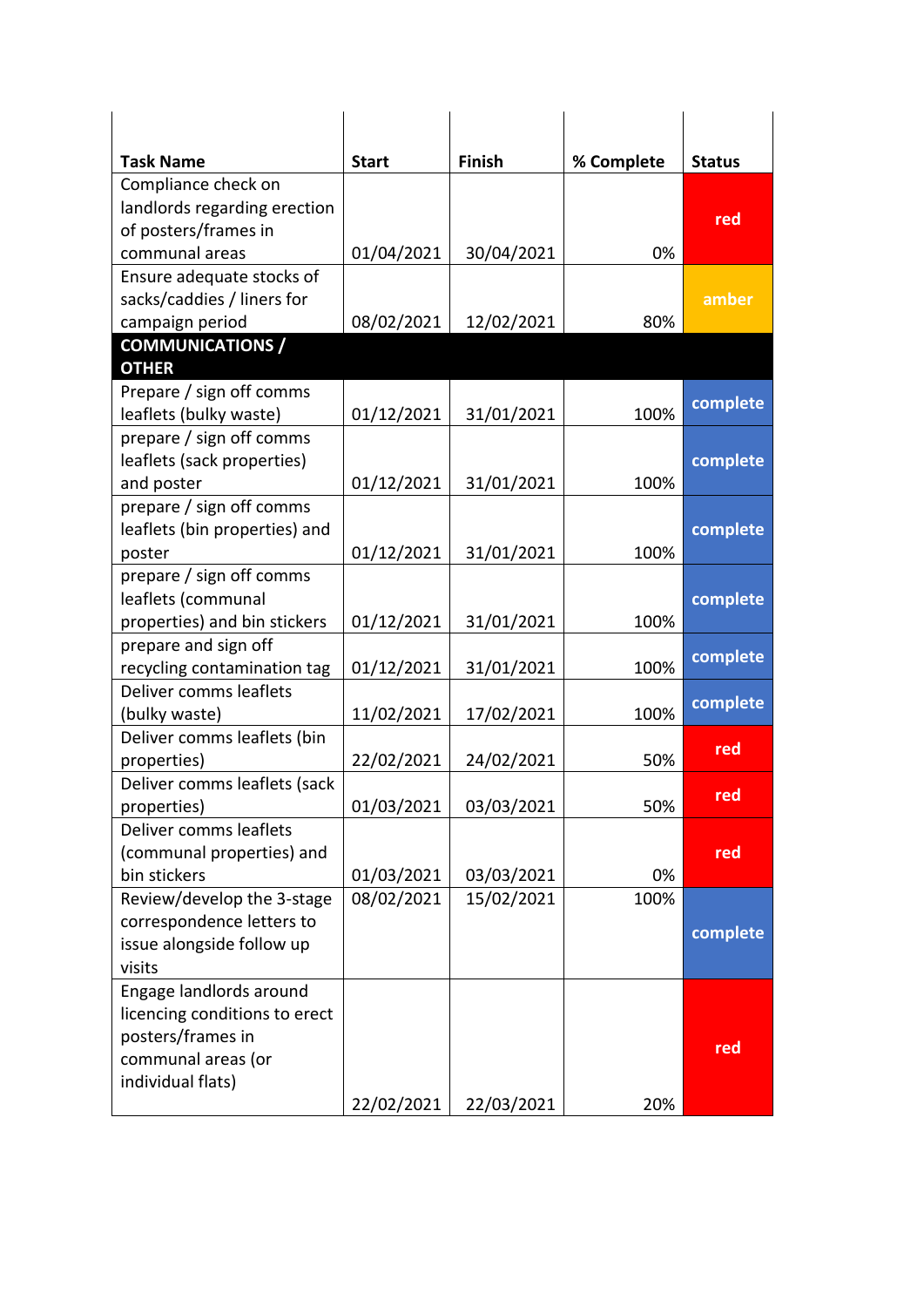| <b>Task Name</b>                                       | <b>Start</b> | <b>Finish</b> | % Complete | <b>Status</b> |
|--------------------------------------------------------|--------------|---------------|------------|---------------|
| Write to property                                      |              |               |            |               |
| management                                             |              |               |            |               |
| companies/agents                                       |              |               |            | red           |
| responsible for communal                               |              |               |            |               |
| bin stores about the                                   |              |               | 0%         |               |
| changes/campaign<br>Weekly proactive                   | 01/03/2021   | 15/03/2021    |            |               |
| engagement with residents                              |              |               |            | amber         |
| by recycling advisors                                  | 15/02/2021   | 31/03/2022    | 15%        |               |
| Initiate formal weekly                                 |              |               |            |               |
| collections of recycling and                           |              |               |            |               |
| residual for all sack                                  |              |               |            | complete      |
| properties                                             | 22/02/2021   | ongoing       | 100%       |               |
| Purchase WCCTV camera                                  |              |               |            |               |
| with safer streets funding                             | 01/02/2021   | 31/03/2021    | 100%       | complete      |
| Tool box talk with                                     |              |               |            |               |
| operational crews/                                     |              |               |            |               |
| supervisors regarding data                             |              |               |            | complete      |
| collation requirements and                             |              |               |            |               |
| campaign overview                                      | 08/02/2021   | 08/02/2021    | 100%       |               |
| Operational crew feedback                              |              |               |            |               |
| session and tool box talk                              |              |               |            | complete      |
| reinforcement                                          | 26/02/2021   | 26/02/2021    | 100%       |               |
| Operational crew feedback                              |              |               |            |               |
| session and tool box talk                              |              |               |            | green         |
| reinforcement                                          | 12/03/2021   | 12/03/2021    | 0%         |               |
| Contact Centre briefing on<br>Phase 1 WRAP enforcement |              |               |            |               |
| campaign                                               | 12/02/2021   | 07/05//2021   | 20%        | green         |
| <b>CONTAINER ROLL OUT</b>                              |              |               |            |               |
| <b>PHASE 2</b>                                         |              |               |            |               |
| <b>PROCUREMENT</b>                                     |              |               |            |               |
| order and exchange all blue                            |              |               |            |               |
| 4 wheeled residual                                     |              |               |            |               |
| containers for black (Order                            |              |               |            | complete      |
| via STORM)                                             | 25/01/2021   | 03/03/2021    | 100%       |               |
| Agree the specification /                              | 01/02/2021   | 28/02/2021    | 20%        |               |
| quantities for gull proof                              |              |               |            | red           |
| sacks                                                  |              |               |            |               |
| Procure gull-proof sacks for                           | 01/03/2021   | 30/06/2021    | 0%         |               |
| delivery by July 2021                                  |              |               |            | red           |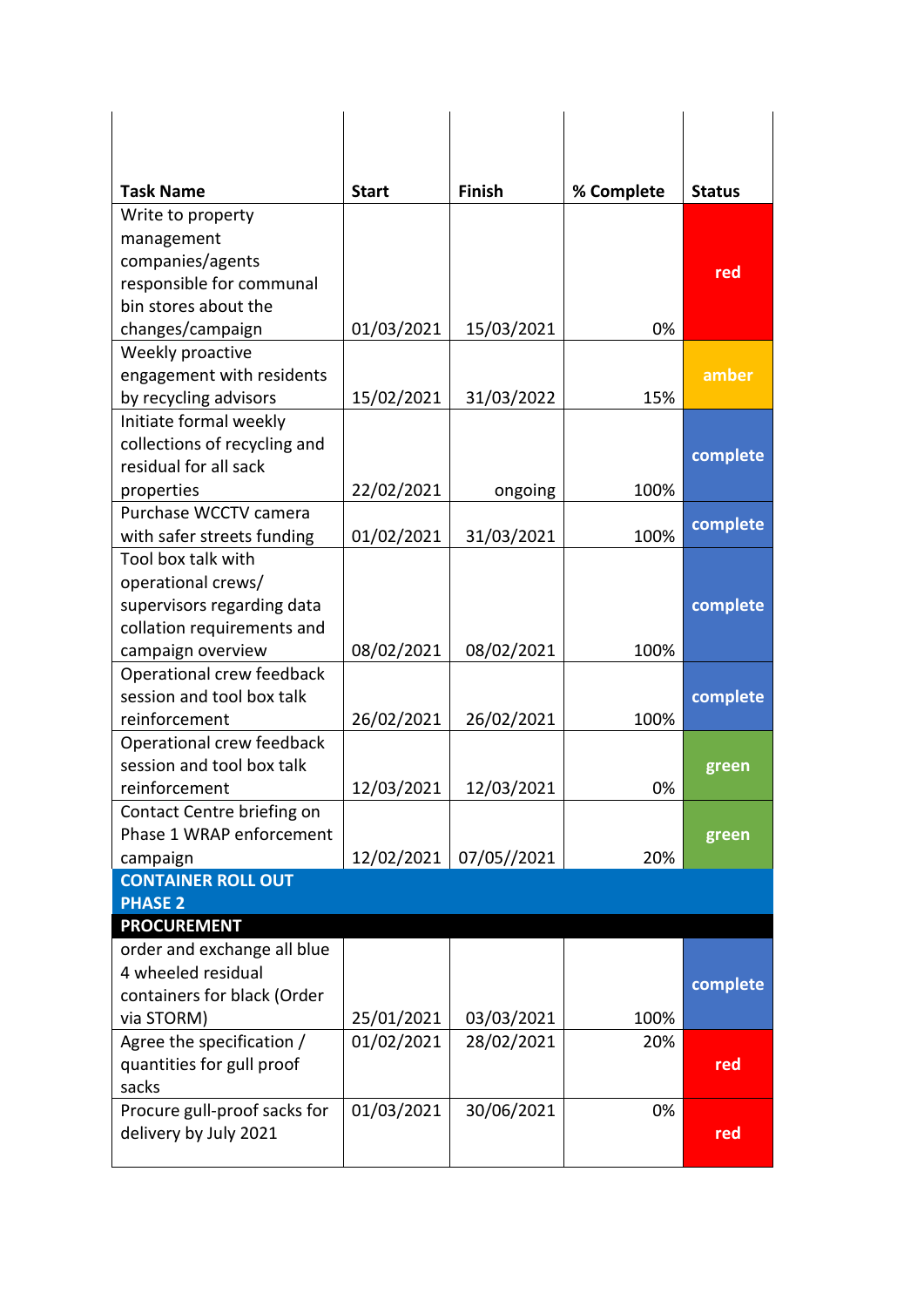| <b>Task Name</b>                                                                                           | <b>Start</b> | <b>Finish</b> | % Complete | <b>Status</b> |
|------------------------------------------------------------------------------------------------------------|--------------|---------------|------------|---------------|
| Agree specification for<br>microchip tags for gull proof                                                   | 01/04/2021   | 12/06/2021    | 0%         | green         |
| sacks with Humphrey signs<br>direct Award gull proof tags<br>to Humphrey signs                             | 13/04/2021   | 16/06/2021    | 0%         | red           |
| Deliver Gull proof sacks to<br>Humphrey sign for fitting<br>tags                                           | 01/06/2021   | 05/07/2021    | 0%         | red           |
| Arrange meetings with<br>Schaefer regarding<br>microchipping technology<br>wristband trials                | 01/01/2021   | 31/05/2021    | 50%        | amber         |
| Procure all microchips<br>required for bins and gull<br>proof sacks                                        | 01/03/2021   | 31/03/2021    | 50%        | amber         |
| Procure hand held chip<br>readers for enforcement<br>/wardens/ sack collection<br>crews                    | 01/03/2021   | 31/05/2021    | 0%         | green         |
| procure and install chip<br>readers for RCV's                                                              | 01/03/2021   | 31/05/2021    | 0%         | amber         |
| Identify fly tipping hotspots<br>and develop a schedule for<br>locating re-deployable CCTV<br>camera       | 01/03/2021   | 31/08/2021    | 20%        | green         |
| Implement CCTC<br>surveillance                                                                             | 05/04/2021   | ongoing       | 15%        | green         |
| <b>OPERATIONAL</b>                                                                                         |              |               |            |               |
| return points for all gull<br>proof sacks to be identified                                                 | 01/04/2021   | 30/06/2021    | 0%         | red           |
| Fixing points for gull proof<br>sacks to be agreed with<br>landlords/ RSLs and waivers<br>signed for works | 01/05/2021   | 30/05/2021    | 0%         | red           |
| Contractor to be procured<br>to install fixings and signage<br>at identified fixing points                 | 01/05/2021   | 30/06/2021    | 0%         | red           |
| Fixings and signage for gull<br>proof sacks to be installed                                                | 15/06/2021   | 30/06/2021    | 0%         | red           |
| routing for gull proof sack<br>round Webaspx                                                               | 01/05/2021   | 30/06/2021    | 0%         | amber         |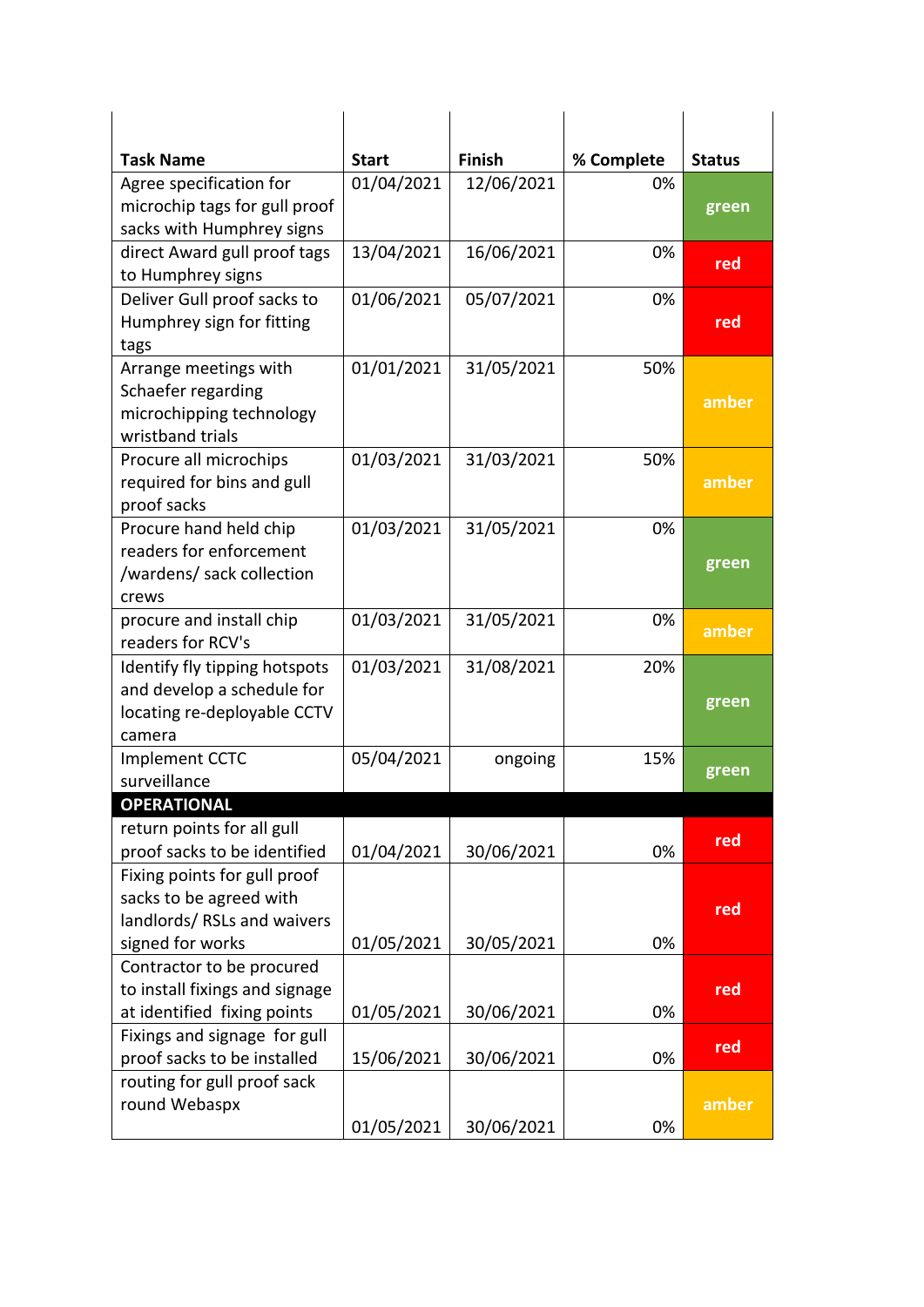| <b>Task Name</b>                    | <b>Start</b> | <b>Finish</b> | % Complete | <b>Status</b> |
|-------------------------------------|--------------|---------------|------------|---------------|
| deliver gull proof sacks to         |              |               |            |               |
| residents/landlords - door          |              |               |            | amber         |
| step engagement                     | 01/07/2021   | 31/07/2021    | 0%         |               |
| Microchip all residual bins         |              |               |            |               |
| (and allocate correct size          |              |               |            | amber         |
| bin)                                | 10/05/2021   | 31/06/2021    | 0%         |               |
| identify potential LASISSTS         |              |               |            |               |
| properties with shared 2-           |              |               |            |               |
| wheeled bins and update             |              |               |            | amber         |
| Webaspx / refuse database           | 01/02/2021   | 31/07/2021    | 0%         |               |
| Liaise with landlords to            |              |               |            |               |
| agree collection                    |              |               |            |               |
| arrangements / access of            |              |               |            | green         |
| LASSISTS and communicate            |              |               |            |               |
| policy                              | 01/03/2021   | 31/08/2021    | 0%         |               |
| Explore options paid for top        | 01/04/2021   | 30/06/2021    |            |               |
| up collection services for          |              |               |            | green         |
| social landlords                    |              |               | 20%        |               |
| Routing of West Rhyl bin            |              |               |            | green         |
| rounds to include LASSISTS          | 01/06/2021   | 30/09/2021    | 0%         |               |
| <b>DATA COLLATION</b>               |              |               |            |               |
| Determine PI's for phase 2          |              |               |            | green         |
| monitoring                          | 01/04/2021   | 30/06/2021    | 0%         |               |
| confirm all households on 2         |              |               |            |               |
| wheeled bins and update             |              |               |            | red           |
| Webaspx/refuse database             | 01/02/2021   | 31/03/2021    | 50%        |               |
| implement phase 2 baseline          |              |               |            | green         |
| monitoring on bin round             | 01/04/2021   | 30/06/2021    | 0%         |               |
| Implement phase 2 post roll         |              |               |            | green         |
| out monitoring (sacks)              | 31/07/2021   | ongoing       | 0%         |               |
| Implement phase 2 post roll         |              |               |            | green         |
| out monitoring (bins)               | 01/06/2021   | ongoing       | 0%         |               |
| implement GDPR                      | 01/05/2021   | 30/06/2021    |            |               |
| compliance process for              |              |               |            | green         |
| managing microchip data             |              |               | 0%         |               |
| Identify data controllers for       |              |               |            | green         |
| microchip data                      | 01/05/2021   | 08/06/2021    | 0%         |               |
| Arrange and deliver training        |              |               |            |               |
| on data management and              |              |               |            | green         |
|                                     |              |               | 0%         |               |
| system for data controllers         | 01/05/2021   | 15/06/2021    |            |               |
| Monthly data report                 |              |               |            |               |
| produced for Waste team<br>meetings | 01/06/2021   | ongoing       | 0%         | green         |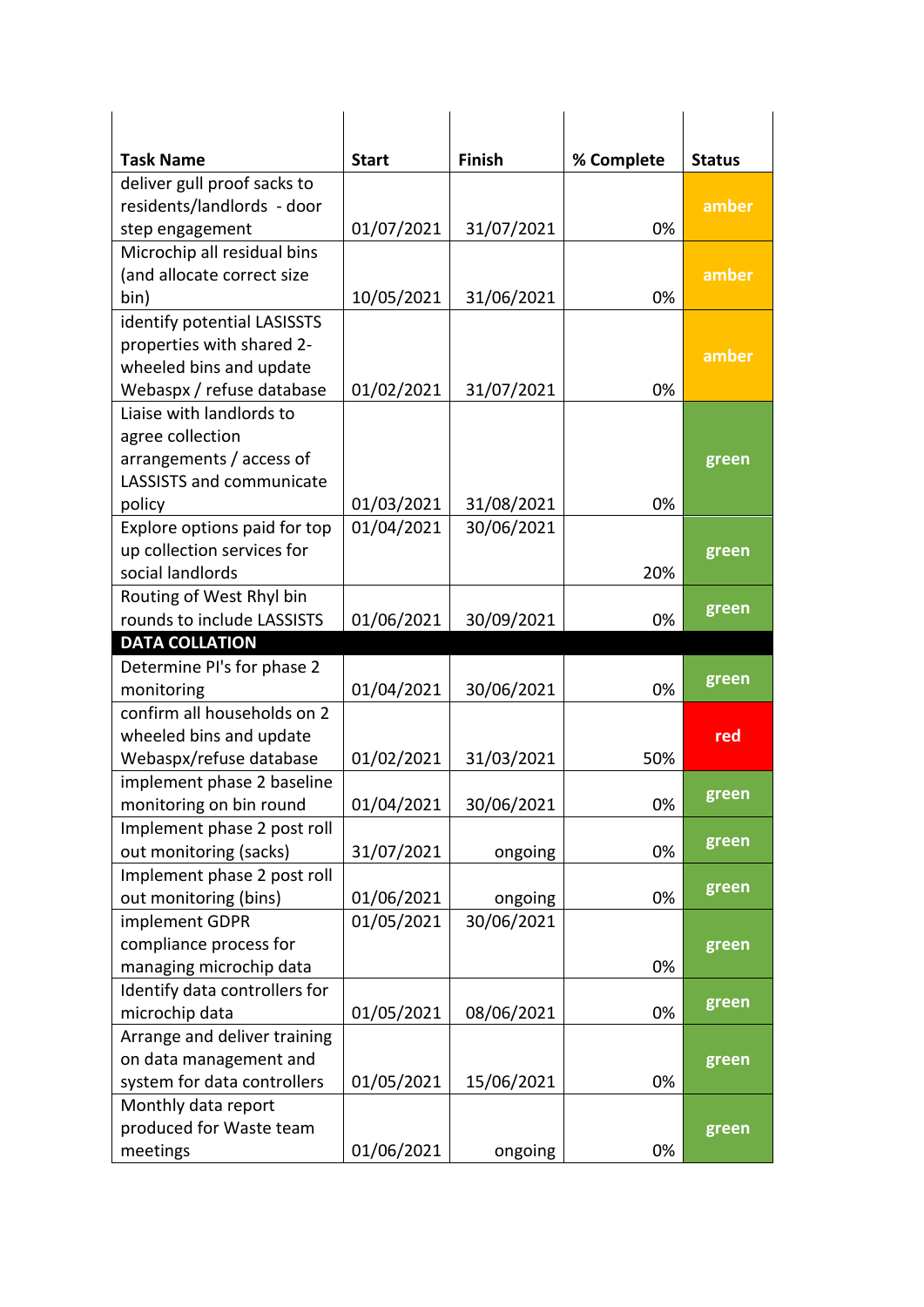| <b>Task Name</b>                | <b>Start</b> | <b>Finish</b> | % Complete | <b>Status</b> |
|---------------------------------|--------------|---------------|------------|---------------|
| <b>COMMUNICATIONS/OTHER</b>     |              |               |            |               |
| design and print pre-           |              |               |            |               |
| notification of                 |              |               |            |               |
| microchipping bin tags /        |              |               |            | amber         |
| leaflets                        | 15/03/2021   | 31/05/2021    | 0%         |               |
| Produce Address labels for      |              |               |            |               |
| all bins                        | 15/03/2021   | 30/05/2021    | 0%         | amber         |
| Design and print post           |              |               |            |               |
| notification microchipping      |              |               |            | amber         |
| bin tags / leaflets             | 15/03/2021   | 31/05/2021    | 0%         |               |
| Deliver pre-notification bin    |              |               |            |               |
| tags to all 2 wheeled bin       |              |               |            | green         |
| households                      | 19/04/2021   | 03/05/2021    | 0%         |               |
| Deliver post microchip bin      |              |               |            |               |
| tags to all 2 wheeled bin       |              |               |            |               |
| households (at point of         |              |               |            | green         |
| chipping)                       | 10/05/2021   | 30/06/2021    | 0%         |               |
| Prepare / print                 | 01/05/2021   | 30/06/2021    |            |               |
| Instructional leaflets for gull |              |               |            | green         |
| proof sacks                     |              |               | 0%         |               |
| Prepare / print signage         | 15/05/2021   | 15/07/2021    |            |               |
| requirements for fixing         |              |               |            | green         |
| points where required           |              |               | 0%         |               |
| prepare / print temporary       | 01/06/2021   | 30/07/2021    |            |               |
| awareness signage for           |              |               |            |               |
| collection point removal        |              |               |            | green         |
| where required                  |              |               | 0%         |               |
| Targeted door step              | 01/08/2021   | ongoing       |            |               |
| engagement to embed gull        |              |               |            |               |
| proof sack service based on     |              |               |            | green         |
| chip data                       |              |               | 0%         |               |
| Organise Street level           | 08/07/2021   | 31/07/2021    |            |               |
| roadshows to issue gull         |              |               |            |               |
| proof sacks (missed on          |              |               |            | green         |
| doorstep) and engage with       |              |               |            |               |
| residents                       |              |               | 0%         |               |
| develop resource pack for       | 01/06/2021   | 30/07/2021    |            |               |
| housing associations,           |              |               |            |               |
| landlords and letting agents    |              |               |            | green         |
| regarding microchipping         |              |               |            |               |
| and bin policies                |              |               | 0%         |               |
| Landlord / letting agent        | 01/06/2021   | ongoing       |            |               |
| engagement regarding gull       |              |               |            | green         |
| proof sacks                     |              |               | 0%         |               |